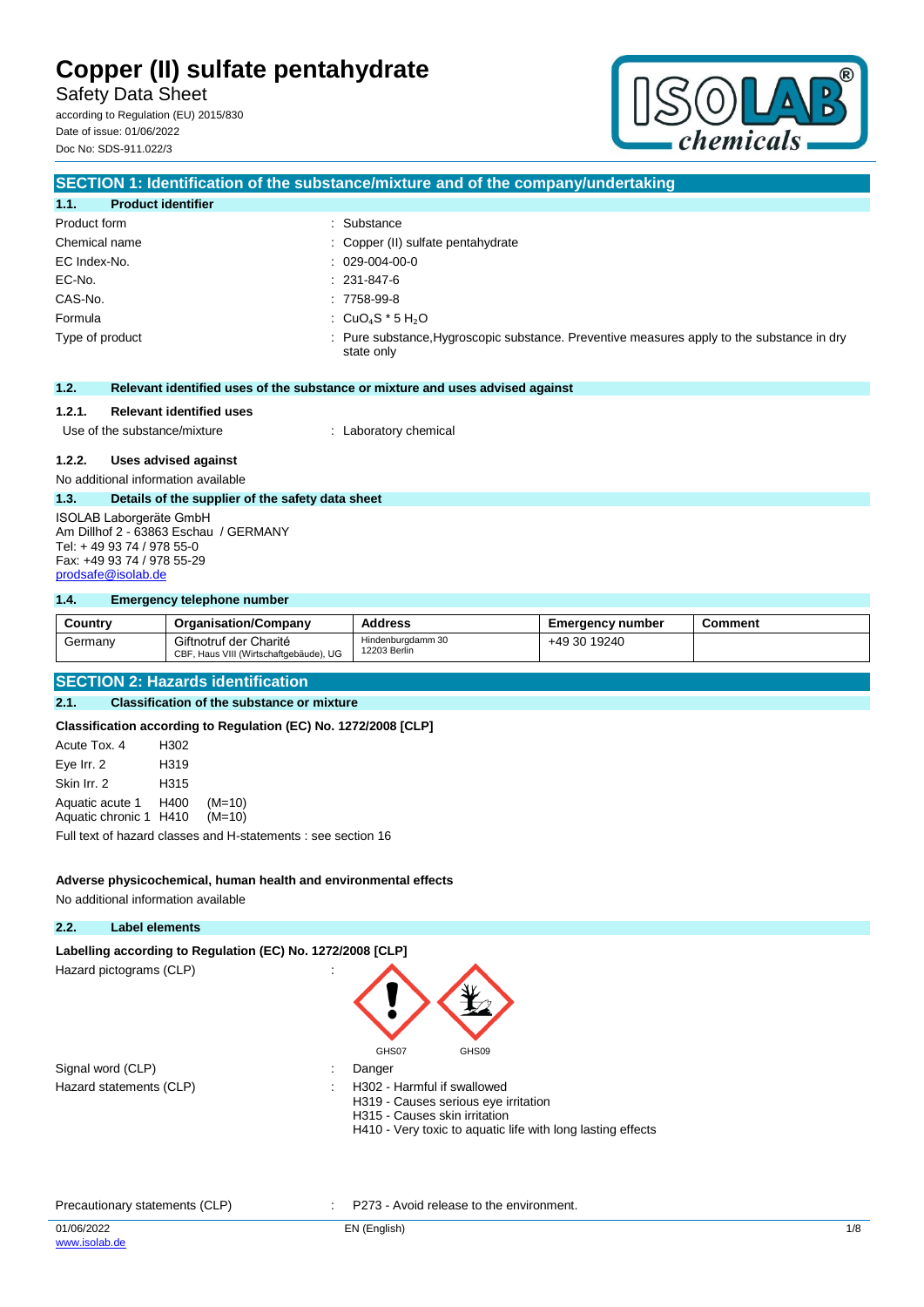Safety Data Sheet

according to Regulation (EU) 2015/830 Date of issue: 01/06/2022 Doc No: SDS-911.022/3



P302+P352 - IF ON SKIN: Wash with plenty of soap and water P305+P351+P338 - IF IN EYES: Rinse cautiously with water for several minutes. Remove contact lenses, if present and easy to do. Continue rinsing

### **2.3. Other hazards**

No additional information available

| <b>SECTION 3: Composition/information on ingredients</b> |                                                                          |           |  |  |  |  |
|----------------------------------------------------------|--------------------------------------------------------------------------|-----------|--|--|--|--|
| 3.1.<br><b>Substances</b>                                |                                                                          |           |  |  |  |  |
| Name<br>%<br><b>Product identifier</b>                   |                                                                          |           |  |  |  |  |
| Copper (II) sulfate pentahydrate                         | (CAS-No.) 7758-99-8<br>(EC-No.) 231-847-6<br>(EC Index-No.) 029-023-00-4 | $>= 99.0$ |  |  |  |  |

Full text of H-statements: see section 16

### **3.2. Mixtures**

Not applicable

|      | <b>SECTION 4: First aid measures</b>                        |                                                                                                                                                                                                                                                                                                                                                                                                                                                                                                                                                                            |
|------|-------------------------------------------------------------|----------------------------------------------------------------------------------------------------------------------------------------------------------------------------------------------------------------------------------------------------------------------------------------------------------------------------------------------------------------------------------------------------------------------------------------------------------------------------------------------------------------------------------------------------------------------------|
| 4.1. | <b>Description of first aid measures</b>                    |                                                                                                                                                                                                                                                                                                                                                                                                                                                                                                                                                                            |
|      | First-aid measures general                                  | Check the vital functions. Unconscious: maintain adequate airway and respiration. Respiratory<br>arrest: artificial respiration or oxygen. Cardiac arrest: perform resuscitation. Victim conscious<br>with laboured breathing: half-seated. Victim in shock: on his back with legs slightly raised.<br>Vomiting: prevent asphyxia/aspiration pneumonia. Prevent cooling by covering the victim (no<br>warming up). Keep watching the victim. Give psychological aid. Keep the victim calm, avoid<br>physical strain. Depending on the victim's condition: doctor/hospital. |
|      | First-aid measures after inhalation                         | Remove the victim into fresh air. Respiratory problems: consult a doctor/medical service.                                                                                                                                                                                                                                                                                                                                                                                                                                                                                  |
|      | First-aid measures after skin contact                       | Wash immediately with lots of water. Do not apply (chemical) neutralizing agents. Take victim<br>to a doctor if irritation persists.                                                                                                                                                                                                                                                                                                                                                                                                                                       |
|      | First-aid measures after eye contact                        | Rinse immediately with plenty of water. Do not apply neutralizing agents. Take victim to an<br>ophthalmologist if irritation persists.                                                                                                                                                                                                                                                                                                                                                                                                                                     |
|      | First-aid measures after ingestion                          | Rinse mouth with water. Immediately after ingestion: give lots of water to drink. Call Poison<br>Information Centre (www.big.be/antigif.htm). Consult a doctor/medical service if you feel unwell.<br>Ingestion of large quantities: immediately to hospital.                                                                                                                                                                                                                                                                                                              |
| 4.2. | Most important symptoms and effects, both acute and delayed |                                                                                                                                                                                                                                                                                                                                                                                                                                                                                                                                                                            |
|      | Symptoms/effects after inhalation                           | : AFTER INHALATION OF DUST: Dry/sore throat. Coughing. ON HEATING: Metal fume fever.                                                                                                                                                                                                                                                                                                                                                                                                                                                                                       |
|      | Symptoms/effects after skin contact                         | Tingling/irritation of the skin.                                                                                                                                                                                                                                                                                                                                                                                                                                                                                                                                           |
|      | Symptoms/effects after eye contact                          | Irritation of the eye tissue.                                                                                                                                                                                                                                                                                                                                                                                                                                                                                                                                              |
|      | Symptoms/effects after ingestion                            | Metal taste. Irritation of the oral mucous membranes. Nausea. Vomiting. Headache. Dizziness.<br>Feeling of weakness. AFTER ABSORPTION OF HIGH QUANTITIES: Abdominal pain.<br>Diarrhoea. Change in the haemogramme/blood composition. Change in urine composition.<br>Disturbances of consciousness.                                                                                                                                                                                                                                                                        |
|      | Chronic symptoms                                            | ON CONTINUOUS/REPEATED EXPOSURE/CONTACT: Red skin. Itching. Skin<br>rash/inflammation. Feeling of weakness. Loss of weight. Coughing. Possible inflammation of<br>the respiratory tract. Risk of pneumonia. Enlargement/affection of the liver.                                                                                                                                                                                                                                                                                                                            |

**4.3. Indication of any immediate medical attention and special treatment needed**

Treat symptomatically.

|             | <b>SECTION 5: Firefighting measures</b>               |   |                                                                                                                                                      |     |
|-------------|-------------------------------------------------------|---|------------------------------------------------------------------------------------------------------------------------------------------------------|-----|
| 5.1.        | <b>Extinguishing media</b>                            |   |                                                                                                                                                      |     |
|             | suitable extinguishing media                          |   | : Water spray. Dry powder. Foam.                                                                                                                     |     |
|             | Unsuitable extinguishing media                        |   | : No unsuitable extinguishing media known.                                                                                                           |     |
| 5.2.        | Special hazards arising from the substance or mixture |   |                                                                                                                                                      |     |
| Fire hazard |                                                       |   | DIRECT FIRE HAZARD. Non combustible. INDIRECT FIRE HAZARD. Reactions involving a<br>fire hazard: see "Reactivity Hazard".                            |     |
|             | <b>Explosion hazard</b>                               | ÷ | DIRECT EXPLOSION HAZARD. No data available on direct explosion hazard. INDIRECT<br>EXPLOSION HAZARD. No data available on indirect explosion hazard. |     |
| fire        | Hazardous decomposition products in case of           |   | : Toxic fumes may be released.                                                                                                                       |     |
| 01/06/2022  |                                                       |   | EN (English)                                                                                                                                         | 2/8 |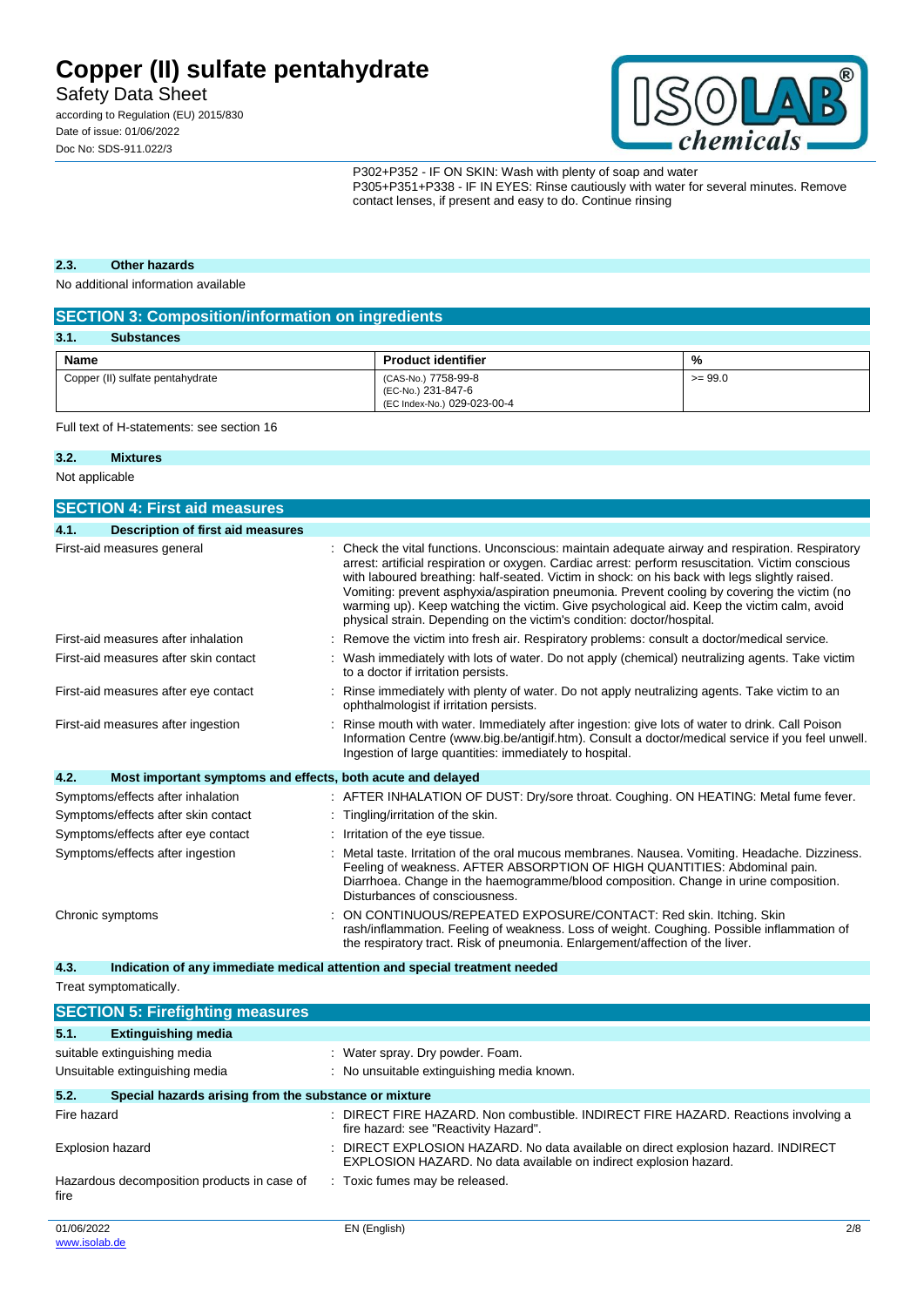Safety Data Sheet

according to Regulation (EU) 2015/830 Date of issue: 01/06/2022 Doc No: SDS-911.022/3



| 5.3.         | <b>Advice for firefighters</b>                                      |                                                                                                                                                                                                        |
|--------------|---------------------------------------------------------------------|--------------------------------------------------------------------------------------------------------------------------------------------------------------------------------------------------------|
|              | Protection during firefighting                                      | Do not attempt to take action without suitable protective equipment. Self-contained breathing<br>apparatus. Complete protective clothing.                                                              |
|              | <b>SECTION 6: Accidental release measures</b>                       |                                                                                                                                                                                                        |
| 6.1.         | Personal precautions, protective equipment and emergency procedures |                                                                                                                                                                                                        |
| 6.1.1.       | For non-emergency personnel                                         |                                                                                                                                                                                                        |
|              | Protective equipment                                                | Gloves. Face-shield. Protective clothing. Dust cloud production: compressed air/oxygen<br>apparatus. Dust cloud production: dust-tight suit. See "Material-Handling" to select protective<br>clothing. |
|              | <b>Emergency procedures</b>                                         | Ventilate spillage area. Avoid contact with skin and eyes.                                                                                                                                             |
|              | Measures in case of dust release                                    | In case of dust production: keep upwind. Dust production: have neighbourhood close doors and<br>windows.                                                                                               |
| 6.1.2.       | For emergency responders                                            |                                                                                                                                                                                                        |
|              | Protective equipment                                                | Do not attempt to take action without suitable protective equipment. For further information<br>refer to section 8: "Exposure controls/personal protection".                                           |
| 6.2.         | <b>Environmental precautions</b>                                    |                                                                                                                                                                                                        |
|              | Prevent soil and water pollution. Prevent spreading in sewers.      |                                                                                                                                                                                                        |
| 6.3.         | Methods and material for containment and cleaning up                |                                                                                                                                                                                                        |
|              | For containment                                                     | Collect spillage.                                                                                                                                                                                      |
|              | Other information                                                   | Dispose of materials or solid residues at an authorized site.                                                                                                                                          |
| 6.4.         | <b>Reference to other sections</b>                                  |                                                                                                                                                                                                        |
|              | For further information refer to section 13. See Heading 8.         |                                                                                                                                                                                                        |
|              | <b>SECTION 7: Handling and storage</b>                              |                                                                                                                                                                                                        |
| 7.1.         | <b>Precautions for safe handling</b>                                |                                                                                                                                                                                                        |
|              | Precautions for safe handling                                       | Ensure good ventilation of the work station. Avoid contact with skin and eyes. Wear personal<br>protective equipment.                                                                                  |
|              | Hygiene measures                                                    | Do not eat, drink or smoke when using this product. Always wash hands after handling the<br>product.                                                                                                   |
| 7.2.         | Conditions for safe storage, including any incompatibilities        |                                                                                                                                                                                                        |
|              | Storage conditions                                                  | Store in a well-ventilated place. Keep cool.                                                                                                                                                           |
|              | Heat and ignition sources                                           | KEEP SUBSTANCE AWAY FROM: heat sources. ignition sources.                                                                                                                                              |
| Storage area |                                                                     | Store in a dry area. Keep container in a well-ventilated place.                                                                                                                                        |
|              | Special rules on packaging                                          | SPECIAL REQUIREMENTS: hermetical. watertight. dry. clean. correctly labelled. meet the<br>legal requirements. Secure fragile packagings in solid containers.                                           |
|              | Packaging materials                                                 | SUITABLE MATERIAL: No data available. MATERIAL TO AVOID: No data available.                                                                                                                            |
| 7.3.         | Specific end use(s)                                                 |                                                                                                                                                                                                        |
|              | No additional information available                                 |                                                                                                                                                                                                        |
|              | <b>SECTION 8: Exposure controls/personal protection</b>             |                                                                                                                                                                                                        |

### **8.1. Control parameters**

No additional information available

### **8.2. Exposure controls**

### **Appropriate engineering controls:**

Ensure good ventilation of the work station.

### **Hand protection:**

Protective gloves

#### **Eye protection:**

Safety glasses

#### **Skin and body protection:**

Wear suitable protective clothing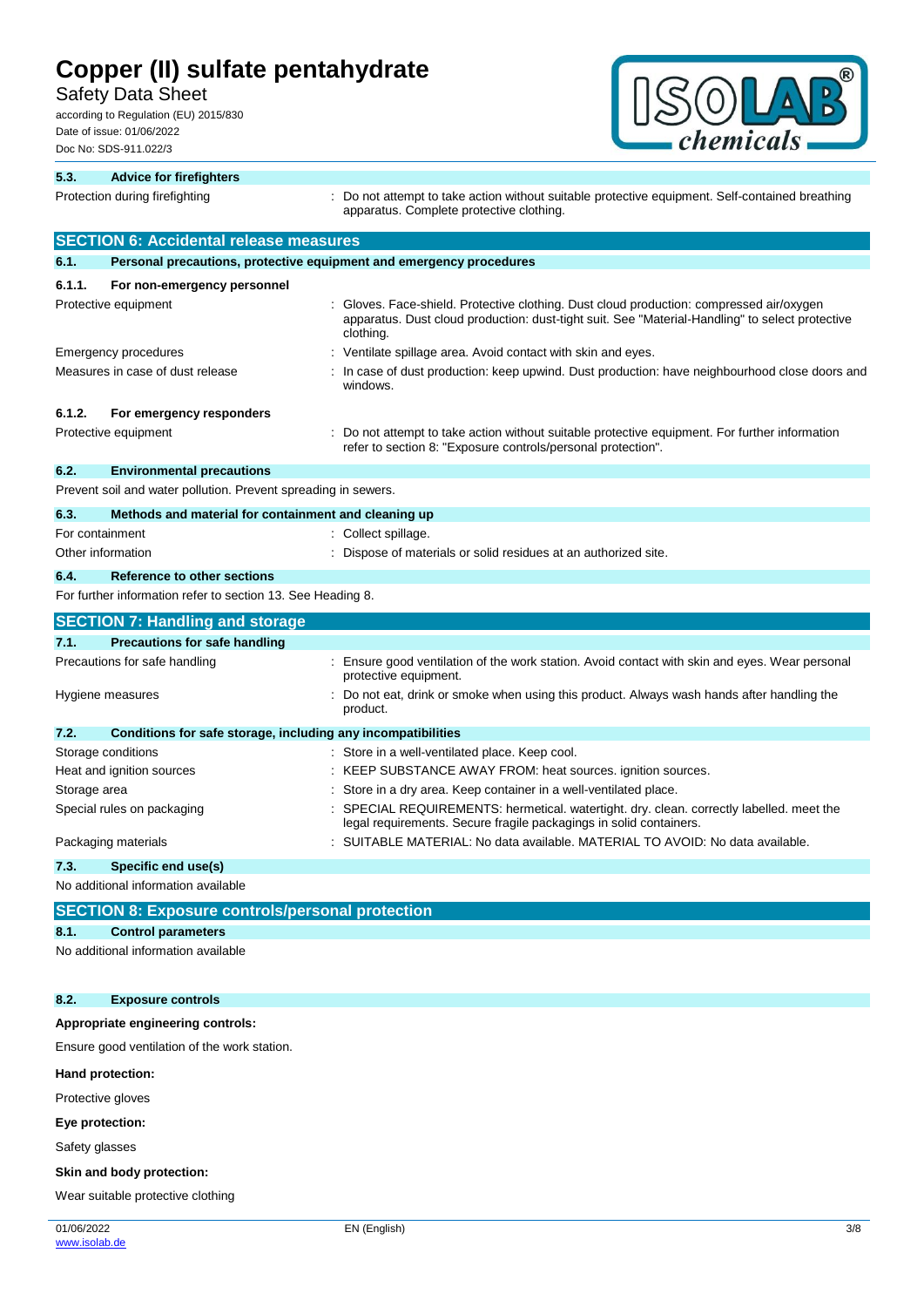Safety Data Sheet

according to Regulation (EU) 2015/830 Date of issue: 01/06/2022 Doc No: SDS-911.022/3



### **Respiratory protection:**

In case of insufficient ventilation, wear suitable respiratory equipment

#### **Environmental exposure controls:**

Avoid release to the environment.

| <b>SECTION 9: Physical and chemical properties</b>            |  |                                                                                      |  |  |  |  |
|---------------------------------------------------------------|--|--------------------------------------------------------------------------------------|--|--|--|--|
| 9.1.<br>Information on basic physical and chemical properties |  |                                                                                      |  |  |  |  |
| Physical state                                                |  | Solid                                                                                |  |  |  |  |
| Appearance                                                    |  | Crystalline solid. Crystalline powder.                                               |  |  |  |  |
| Molecular mass                                                |  | 249.68 g/mol                                                                         |  |  |  |  |
| Colour                                                        |  | Blue.                                                                                |  |  |  |  |
| Odour                                                         |  | Odourless.                                                                           |  |  |  |  |
| Odour threshold                                               |  | No data available                                                                    |  |  |  |  |
| рH                                                            |  | 3.5 - 4.5 (50 g/l, H <sub>2</sub> O, 20 °C)                                          |  |  |  |  |
| Relative evaporation rate (butylacetate=1)                    |  | : No data available                                                                  |  |  |  |  |
| Melting point                                                 |  | 110 $\degree$ C                                                                      |  |  |  |  |
| Freezing point                                                |  | No data available                                                                    |  |  |  |  |
| Boiling point                                                 |  | Not applicable                                                                       |  |  |  |  |
| Flash point                                                   |  | Not applicable                                                                       |  |  |  |  |
| Auto-ignition temperature                                     |  | No data available                                                                    |  |  |  |  |
| Decomposition temperature                                     |  | No data available                                                                    |  |  |  |  |
| Flammability (solid, gas)                                     |  | No data available                                                                    |  |  |  |  |
| Vapour pressure                                               |  | 9.7 hPa $(25^{\circ}C)$                                                              |  |  |  |  |
| Relative vapour density at 20 °C                              |  | No data available                                                                    |  |  |  |  |
| Relative density                                              |  | No data available                                                                    |  |  |  |  |
| Density                                                       |  | 2.284 g/cm3 (20 $°C$ )                                                               |  |  |  |  |
| Solubility                                                    |  | Soluble in water. Soluble in methanol. Soluble in glycerol.<br>Water: 317 g/l (20°C) |  |  |  |  |
| Log Pow                                                       |  | No data available                                                                    |  |  |  |  |
| Viscosity, kinematic                                          |  | No data available                                                                    |  |  |  |  |
| Viscosity, dynamic                                            |  | No data available                                                                    |  |  |  |  |
| <b>Explosive properties</b>                                   |  | No data available                                                                    |  |  |  |  |
| Oxidising properties                                          |  | No data available                                                                    |  |  |  |  |
| <b>Explosion limits</b>                                       |  | : No data available                                                                  |  |  |  |  |

### **9.2. Other information**

No additional information available

|       | <b>SECTION 10: Stability and reactivity</b>                                                          |
|-------|------------------------------------------------------------------------------------------------------|
| 10.1. | <b>Reactivity</b>                                                                                    |
|       | The product is non-reactive under normal conditions of use, storage and transport.                   |
| 10.2. | <b>Chemical stability</b>                                                                            |
|       | Stable under normal conditions.                                                                      |
| 10.3. | Possibility of hazardous reactions                                                                   |
|       | No dangerous reactions known under normal conditions of use.                                         |
| 10.4. | <b>Conditions to avoid</b>                                                                           |
|       | None under recommended storage and handling conditions (see section 7).                              |
| 10.5. | Incompatible materials                                                                               |
|       | No additional information available                                                                  |
| 10.6. | Hazardous decomposition products                                                                     |
|       | Under normal conditions of storage and use, hazardous decomposition products should not be produced. |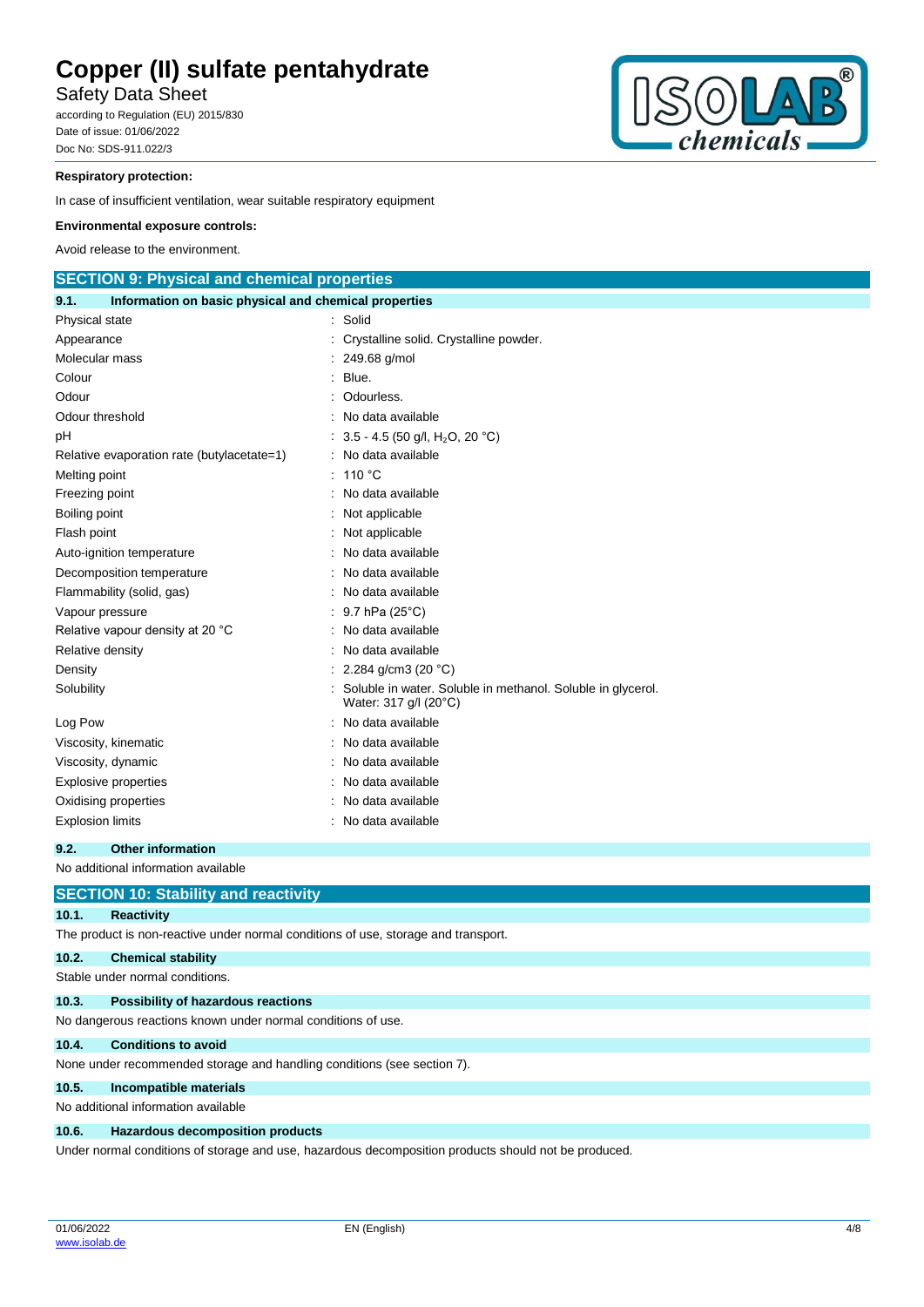Safety Data Sheet

according to Regulation (EU) 2015/830 Date of issue: 01/06/2022 Doc No: SDS-911.022/3



| <b>SECTION 11: Toxicological information</b>       |                                                                                               |  |  |  |  |
|----------------------------------------------------|-----------------------------------------------------------------------------------------------|--|--|--|--|
| 11.1.<br>Information on toxicological effects      |                                                                                               |  |  |  |  |
| Acute toxicity                                     | : Oral: Harmful if swallowed.                                                                 |  |  |  |  |
| Copper (II) sulfate pentahydrate (7758-99-8)       |                                                                                               |  |  |  |  |
| LD50 oral rat                                      | 960 mg/kg                                                                                     |  |  |  |  |
| LD50 dermal rabbit                                 | > 2000 mg/kg (Rabbit; Literature study; OECD 402: Acute Dermal Toxicity)                      |  |  |  |  |
| Skin corrosion/irritation                          | Causes skin irritation.                                                                       |  |  |  |  |
| Serious eye damage/irritation                      | Causes serious eye irritation.                                                                |  |  |  |  |
| Respiratory or skin sensitisation                  | Not classified                                                                                |  |  |  |  |
| Germ cell mutagenicity                             | Not classified                                                                                |  |  |  |  |
| Carcinogenicity                                    | Not classified                                                                                |  |  |  |  |
| Reproductive toxicity                              | Not classified                                                                                |  |  |  |  |
| STOT-single exposure                               | Not classified                                                                                |  |  |  |  |
| STOT-repeated exposure                             | Not classified                                                                                |  |  |  |  |
| Aspiration hazard                                  | Not classified                                                                                |  |  |  |  |
|                                                    |                                                                                               |  |  |  |  |
| <b>SECTION 12: Ecological information</b>          |                                                                                               |  |  |  |  |
| 12.1.<br><b>Toxicity</b>                           |                                                                                               |  |  |  |  |
| Ecology - general                                  | : Very toxic to aquatic life with long lasting effects.                                       |  |  |  |  |
|                                                    |                                                                                               |  |  |  |  |
| 12.2.<br><b>Persistence and degradability</b>      |                                                                                               |  |  |  |  |
| No additional information available                |                                                                                               |  |  |  |  |
| 12.3.<br><b>Bioaccumulative potential</b>          |                                                                                               |  |  |  |  |
| No additional information available                |                                                                                               |  |  |  |  |
| 12.4.<br><b>Mobility in soil</b>                   |                                                                                               |  |  |  |  |
| No additional information available                |                                                                                               |  |  |  |  |
| 12.5.<br><b>Results of PBT and vPvB assessment</b> |                                                                                               |  |  |  |  |
| No additional information available                |                                                                                               |  |  |  |  |
| 12.6.<br><b>Other adverse effects</b>              |                                                                                               |  |  |  |  |
| No additional information available                |                                                                                               |  |  |  |  |
| <b>SECTION 13: Disposal considerations</b>         |                                                                                               |  |  |  |  |
| 13.1.<br><b>Waste treatment methods</b>            |                                                                                               |  |  |  |  |
| Waste treatment methods                            | : Dispose of contents/container in accordance with licensed collector's sorting instructions. |  |  |  |  |
|                                                    |                                                                                               |  |  |  |  |
| <b>SECTION 14: Transport information</b>           |                                                                                               |  |  |  |  |
| In accordance with ADR / RID / IMDG / IATA / ADN   |                                                                                               |  |  |  |  |
| <b>ADR</b><br><b>IMDG</b>                          | <b>IATA</b><br>RID<br>ADN                                                                     |  |  |  |  |
| 14.1.<br><b>UN number</b><br>3077<br>3077          | 3077<br>3077<br>3077                                                                          |  |  |  |  |

| 14.2.<br>UN proper shipping name                                                             |                                                                                                                          |                                                                          |                                                                                                     |                                                                                              |  |  |  |  |
|----------------------------------------------------------------------------------------------|--------------------------------------------------------------------------------------------------------------------------|--------------------------------------------------------------------------|-----------------------------------------------------------------------------------------------------|----------------------------------------------------------------------------------------------|--|--|--|--|
| <b>ENVIRONMENTALLY</b><br><b>HAZARDOUS</b><br>SUBSTANCE, SOLID,<br>N.O.S.                    | <b>ENVIRONMENTALLY</b><br><b>HAZARDOUS</b><br>SUBSTANCE, SOLID.<br>N.O.S.                                                | Environmentally<br>hazardous substance,<br>solid, n.o.s.                 | <b>ENVIRONMENTALLY</b><br><b>HAZARDOUS</b><br>SUBSTANCE, SOLID,<br>N.O.S.                           | <b>ENVIRONMENTALLY</b><br><b>HAZARDOUS</b><br>SUBSTANCE, SOLID,<br>N.O.S.                    |  |  |  |  |
| <b>Transport document description (ADR)</b>                                                  |                                                                                                                          |                                                                          |                                                                                                     |                                                                                              |  |  |  |  |
| <b>UN 3077</b><br>ENVIRONMENTALLY<br><b>HAZARDOUS</b><br>SUBSTANCE, SOLID,<br>N.O.S., 9, III | <b>UN 3077</b><br>ENVIRONMENTALLY<br><b>HAZARDOUS</b><br>SUBSTANCE, SOLID,<br>N.O.S., 9, III, MARINE<br><b>POLLUTANT</b> | UN 3077 Environmentally<br>hazardous substance,<br>solid, n.o.s., 9, III | <b>UN 3077</b><br><b>ENVIRONMENTALLY</b><br><b>HAZARDOUS</b><br>SUBSTANCE, SOLID,<br>N.O.S., 9, III | <b>UN 3077</b><br>ENVIRONMENTALLY<br><b>HAZARDOUS</b><br>SUBSTANCE, SOLID,<br>N.O.S., 9, III |  |  |  |  |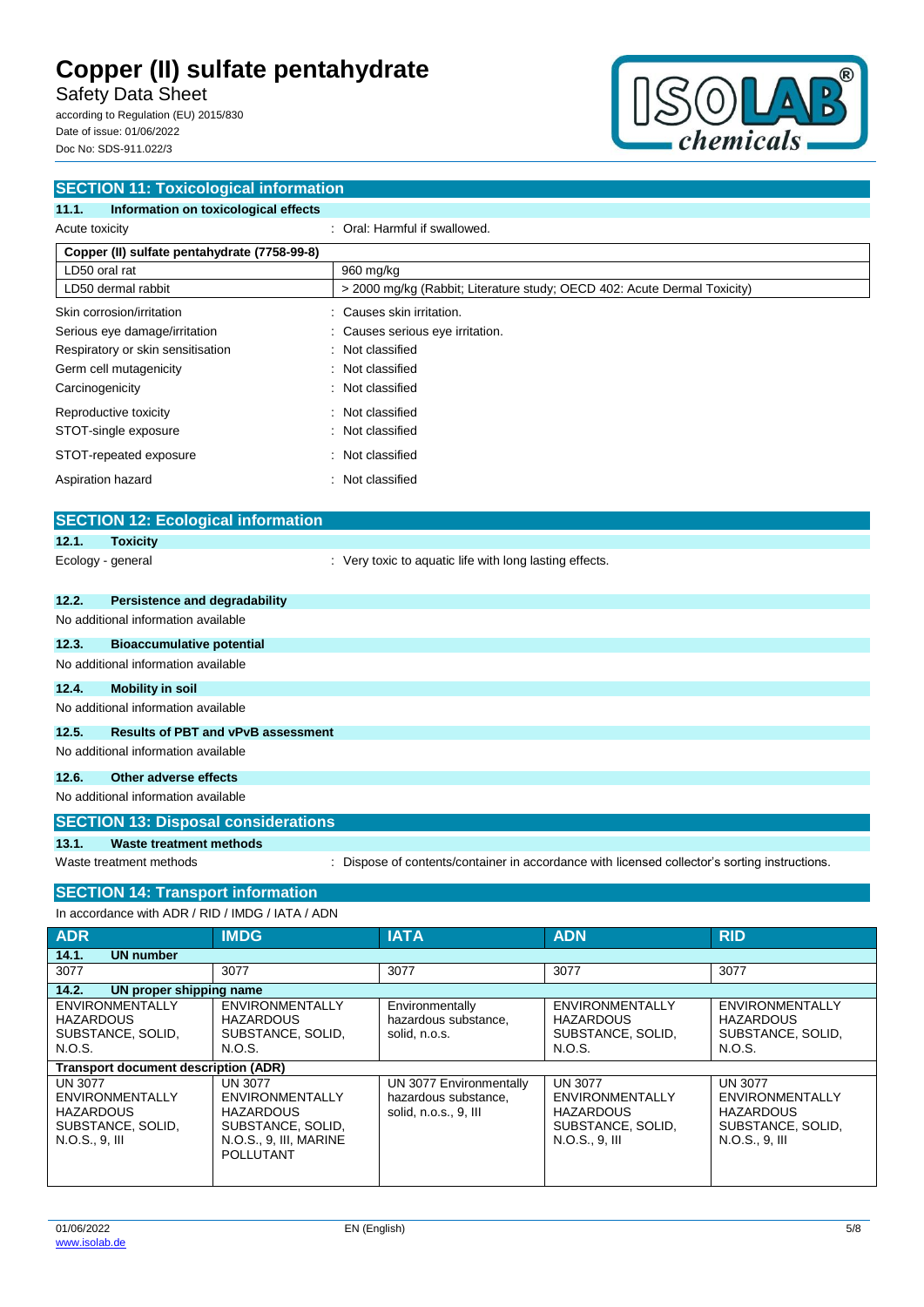Safety Data Sheet

according to Regulation (EU) 2015/830 Date of issue: 01/06/2022 Doc No: SDS-911.022/3

**14.6. Special precautions for user**



| <b>ADR</b>                                 | <b>IMDG</b>                                                    | <b>IATA</b>                           | <b>ADN</b>                            | <b>RID</b>                            |  |  |  |  |  |  |
|--------------------------------------------|----------------------------------------------------------------|---------------------------------------|---------------------------------------|---------------------------------------|--|--|--|--|--|--|
| 14.3.<br><b>Transport hazard class(es)</b> |                                                                |                                       |                                       |                                       |  |  |  |  |  |  |
| 9                                          | 9                                                              | 9                                     | 9                                     | 9                                     |  |  |  |  |  |  |
|                                            |                                                                |                                       |                                       |                                       |  |  |  |  |  |  |
| <b>Packing group</b><br>14.4.              |                                                                |                                       |                                       |                                       |  |  |  |  |  |  |
| Ш                                          | Ш                                                              | Ш                                     | Ш                                     | Ш                                     |  |  |  |  |  |  |
| <b>Environmental hazards</b><br>14.5.      |                                                                |                                       |                                       |                                       |  |  |  |  |  |  |
| Dangerous for the<br>environment : Yes     | Dangerous for the<br>environment: Yes<br>Marine pollutant: Yes | Dangerous for the<br>environment: Yes | Dangerous for the<br>environment: Yes | Dangerous for the<br>environment: Yes |  |  |  |  |  |  |
| No supplementary information available     |                                                                |                                       |                                       |                                       |  |  |  |  |  |  |

| - Overland transport                                                       |                                    |
|----------------------------------------------------------------------------|------------------------------------|
| Classification code (ADR)                                                  | M7<br>÷.                           |
| Special provisions (ADR)                                                   | 274, 335, 375, 601                 |
| Limited quantities (ADR)                                                   | 5kg                                |
| Excepted quantities (ADR)                                                  | $E = 51$                           |
| Packing instructions (ADR)                                                 | P002, IBC08, LP02, R001            |
| Special packing provisions (ADR)                                           | PP12, B3                           |
| Mixed packing provisions (ADR)                                             | MP10                               |
| Portable tank and bulk container instructions<br>(ADR)                     | T1, BK1, BK2, BK3                  |
| Portable tank and bulk container special<br>provisions (ADR)               | TP33                               |
| Tank code (ADR)                                                            | SGAV, LGBV                         |
| Vehicle for tank carriage                                                  | AT                                 |
| Transport category (ADR)                                                   | 3                                  |
| Special provisions for carriage - Packages<br>(ADR)                        | : V13                              |
| Special provisions for carriage - Bulk (ADR)                               | $:$ VC1, VC2                       |
| Special provisions for carriage - Loading,<br>unloading and handling (ADR) | CV13                               |
| Hazard identification number (Kemler No.)                                  | ÷<br>90                            |
| Orange plates                                                              | $\ddot{\phantom{a}}$<br>90<br>3077 |
| EAC code                                                                   | 2Z<br>÷                            |
| - Transport by sea                                                         |                                    |
| Special provisions (IMDG)                                                  | 274, 335, 966, 967, 969            |
| Limited quantities (IMDG)                                                  | 5 kg<br>÷.                         |
| Excepted quantities (IMDG)                                                 | E <sub>1</sub>                     |
| Packing instructions (IMDG)                                                | P002, LP02                         |
| Special packing provisions (IMDG)                                          | <b>PP12</b>                        |
| IBC packing instructions (IMDG)                                            | IBC08                              |

IBC special provisions (IMDG) : B3

Tank special provisions (IMDG) : TP33 EmS-No. (Fire) : F-A EmS-No. (Spillage) : S-F Stowage category (IMDG)  $\qquad \qquad$ : A Stowage and handling (IMDG) : SW23

Tank instructions (IMDG) : T1, BK1, BK2, BK3

## 01/06/2022 [www.isolab.de](http://www.isolab.de/)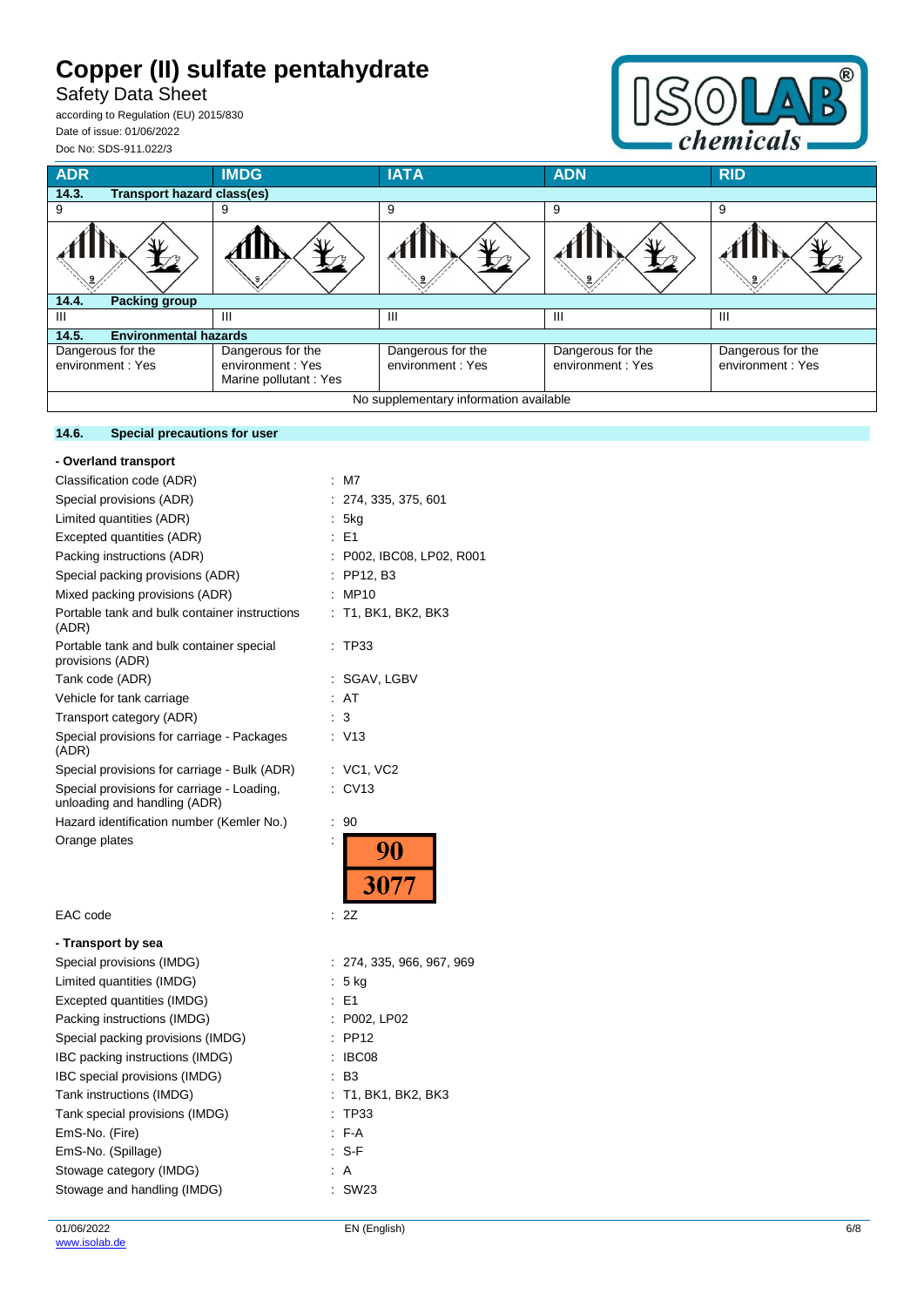Safety Data Sheet

according to Regulation (EU) 2015/830 Date of issue: 01/06/2022 Doc No: SDS-911.022/3



| MFAG-No                                                                    | : 171                                                                                                                |
|----------------------------------------------------------------------------|----------------------------------------------------------------------------------------------------------------------|
| - Air transport                                                            |                                                                                                                      |
| PCA Excepted quantities (IATA)                                             | : E1                                                                                                                 |
| PCA Limited quantities (IATA)                                              | : Y956                                                                                                               |
| PCA limited quantity max net quantity (IATA)                               | : 30kgG                                                                                                              |
| PCA packing instructions (IATA)                                            | : 956                                                                                                                |
| PCA max net quantity (IATA)                                                | 400kg                                                                                                                |
| CAO packing instructions (IATA)                                            | : 956                                                                                                                |
| CAO max net quantity (IATA)                                                | : 400kg                                                                                                              |
| Special provisions (IATA)                                                  | $:$ A97, A158, A179, A197                                                                                            |
| ERG code (IATA)                                                            | : 9L                                                                                                                 |
| - Inland waterway transport                                                |                                                                                                                      |
| Classification code (ADN)                                                  | $:$ M7                                                                                                               |
| Special provisions (ADN)                                                   | : 274, 335, 375, 601                                                                                                 |
| Limited quantities (ADN)                                                   | $: 5$ kg                                                                                                             |
| Excepted quantities (ADN)                                                  | $\therefore$ E1                                                                                                      |
| Equipment required (ADN)                                                   | $\therefore$ PP, A                                                                                                   |
| Number of blue cones/lights (ADN)                                          | $\colon 0$                                                                                                           |
| Additional requirements/Remarks (ADN)                                      | * Only in the molten state. ** For carriage in bulk see also 7.1.4.1. ** * Only in the case of<br>transport in bulk. |
|                                                                            |                                                                                                                      |
| - Rail transport                                                           |                                                                                                                      |
| Classification code (RID)                                                  | $:$ M7                                                                                                               |
| Special provisions (RID)                                                   | : 274, 335, 375, 601                                                                                                 |
| Limited quantities (RID)                                                   | : 5kg                                                                                                                |
| Excepted quantities (RID)                                                  | $\therefore$ E1                                                                                                      |
| Packing instructions (RID)                                                 | : P002, IBC08, LP02, R001                                                                                            |
| Special packing provisions (RID)                                           | $:$ PP12, B3                                                                                                         |
| Mixed packing provisions (RID)                                             | : MP10                                                                                                               |
| Portable tank and bulk container instructions<br>(RID)                     | $:$ T1, BK1, BK2                                                                                                     |
| Portable tank and bulk container special<br>provisions (RID)               | : TP33                                                                                                               |
| Tank codes for RID tanks (RID)                                             | : SGAV, LGBV                                                                                                         |
| Transport category (RID)                                                   | $\cdot$ 3                                                                                                            |
| Special provisions for carriage - Packages<br>(RID)                        | : W13                                                                                                                |
| Special provisions for carriage – Bulk (RID)                               | $:$ VC1, VC2                                                                                                         |
| Special provisions for carriage - Loading,<br>unloading and handling (RID) | : CW13, CW31                                                                                                         |
| Colis express (express parcels) (RID)                                      | $\therefore$ CE11                                                                                                    |

**14.7. Transport in bulk according to Annex II of Marpol and the IBC Code**

Not applicable

**SECTION 15: Regulatory information**

**15.1. Safety, health and environmental regulations/legislation specific for the substance or mixture**

### **15.1.1. EU-Regulations**

No REACH Annex XVII restrictions

Copper (II) sulfate pentahydrate is not on the REACH Candidate List Copper (II) sulfate pentahydrate is not on the REACH Annex XIV List

#### **15.1.2. National regulations**

#### **Germany**